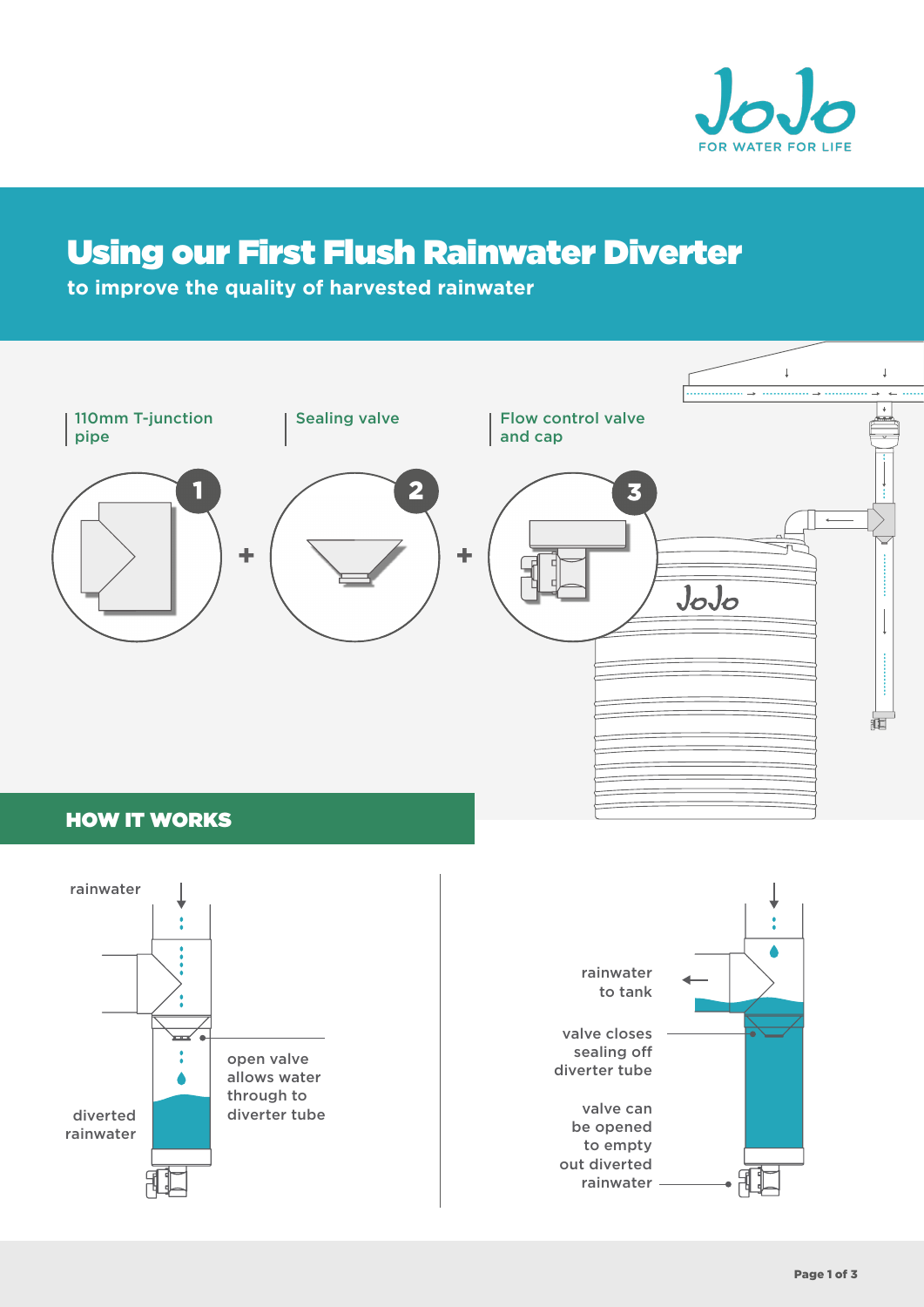

# Using our First Flush Rainwater Diverter

**to improve the quality of harvested rainwater**

## IDEAL ORIENTATION





#### *Tip:*

*It is advised to install a rainhead before a first flush as it directs leaves and larger debris away from the flow of water, aiding in the prevention of debris build-up inside the first flush diverter tube and tank.* 

## IDEAL LOCATION

First flush water diverters should be installed at every downpipe that supplies rainwater to a water tank.

## APPROPRIATE PIPE LENGTH FOR THE DIVERTER TUBE

The pipe for the diverter tube should be as long as possible, while allowing for enough space between the flow control valve and the ground for drainage. The more water diverted, the better quality the water will be in the tank.

## ADDITIONAL COMPONENTS REQUIRED FOR INSTALLATION

- 110mm plumbing pipe (for diverter tube)
- Plumbing pipe in 110mm, 80mm or 75mm (for downpipe and feed into the tank)
- Holderbats (or other suitable pipe clamps) and anchor screws
- PVC weld glue
- A drill and tools to mount the first flush to the wall